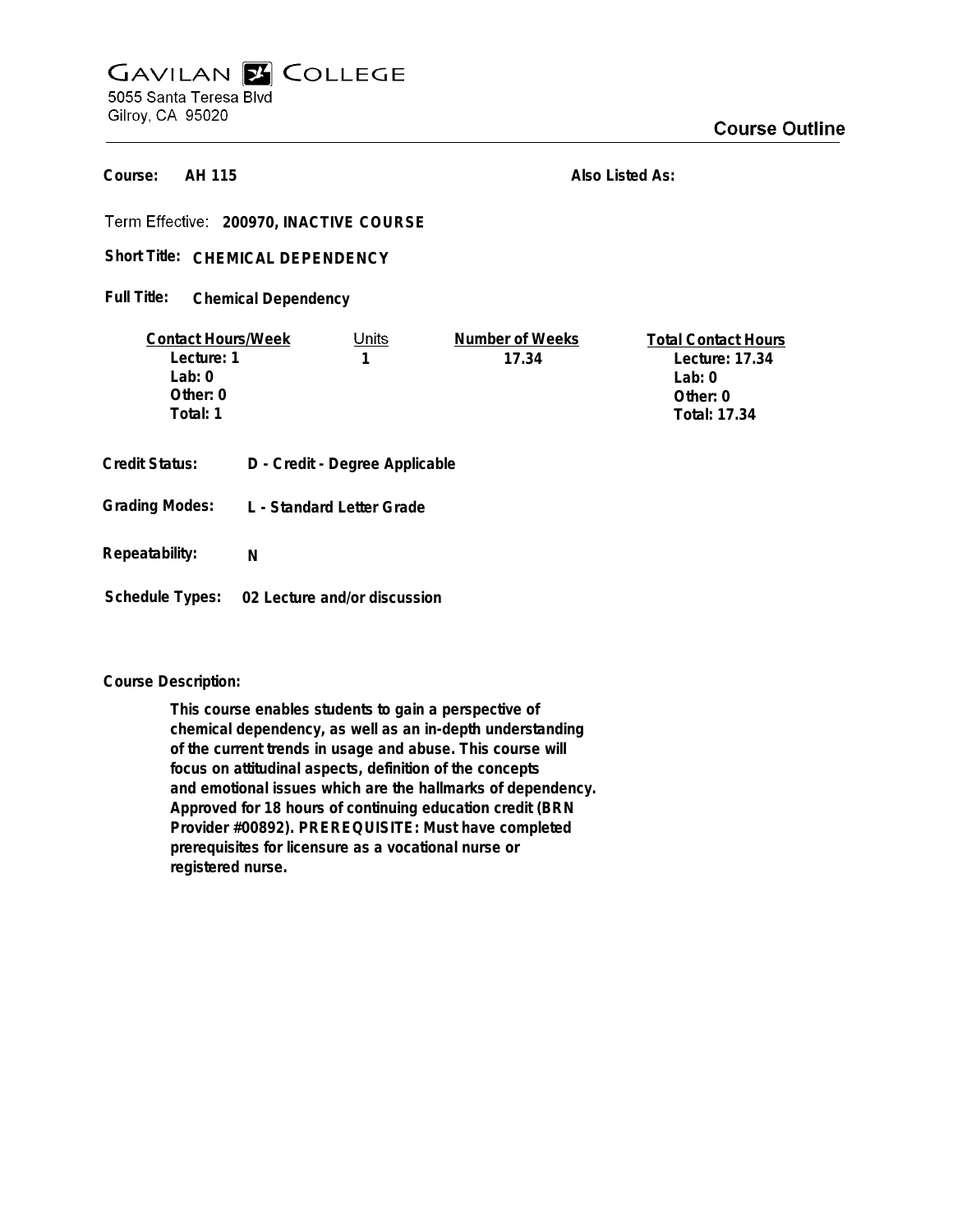**ARTICULATION and CERTIFICATE INFORMATION Associate Degree: CSU GE: IGETC: CSU TRANSFER: Transferable CSU, effective 199270 UC TRANSFER: Not Transferable**

### **PREREQUISITES:**

#### **COREQUISITES:**

#### **STUDENT LEARNING OUTCOMES:**

**The student will gain an understanding of substance abuse/ chemical dependency.**

**COURSE OBJECTIVES:**

- **1. Describe the historical aspects of chemical dependency.**
- **2. List and describe types of substance abuse.**
- **3. List effects of substance abuse.**
- **a. physical**
- **b. emotional**
- **c. social**
- **d. familial**
- **4. Define the stages of chemical dependency**
- **5. Outline the progession of the family illness**
- **6. List appropriate intervention measures**
- **7. State rules for intervention**
- **8. Analyse desirable treatment outcomes**
- **9. Contrast intervention techniques.**
- **10. Compare effectiveness of several intervention methods.**

#### **TOPICS AND SCOPE:**

**Inactive Date: 05/11/2009**

**Inactive Term: Fall 2009**

- **1 1 Orientation to class.**
- **2 1 Overview and Definitions: Substance abuse**

**Chemical dependency**

- **3 1 Historical Perspectives**
- **4 1 Types of Substance Abuse**
- **5 1 Common Drugs Abused**
- **6 1 " " "**
- **7 1 " " "**
- **8 1 Effects of Substance Abuse**
- **9 1 " " " "**
- **10 1 " " " "**
- **11 1 " " " "**
- **12 1 Progression of Chemical Dependency**
- **13 1 Progression of Familial Involvement**
- **14 1 Intervention Techniques in Chemical Dependency**
- **15 1 " " " " "**
- **16 1 " " " " "**
- **17 1 Treatment Outcomes**
- **Final Examination**

**ASSIGNMENTS:**